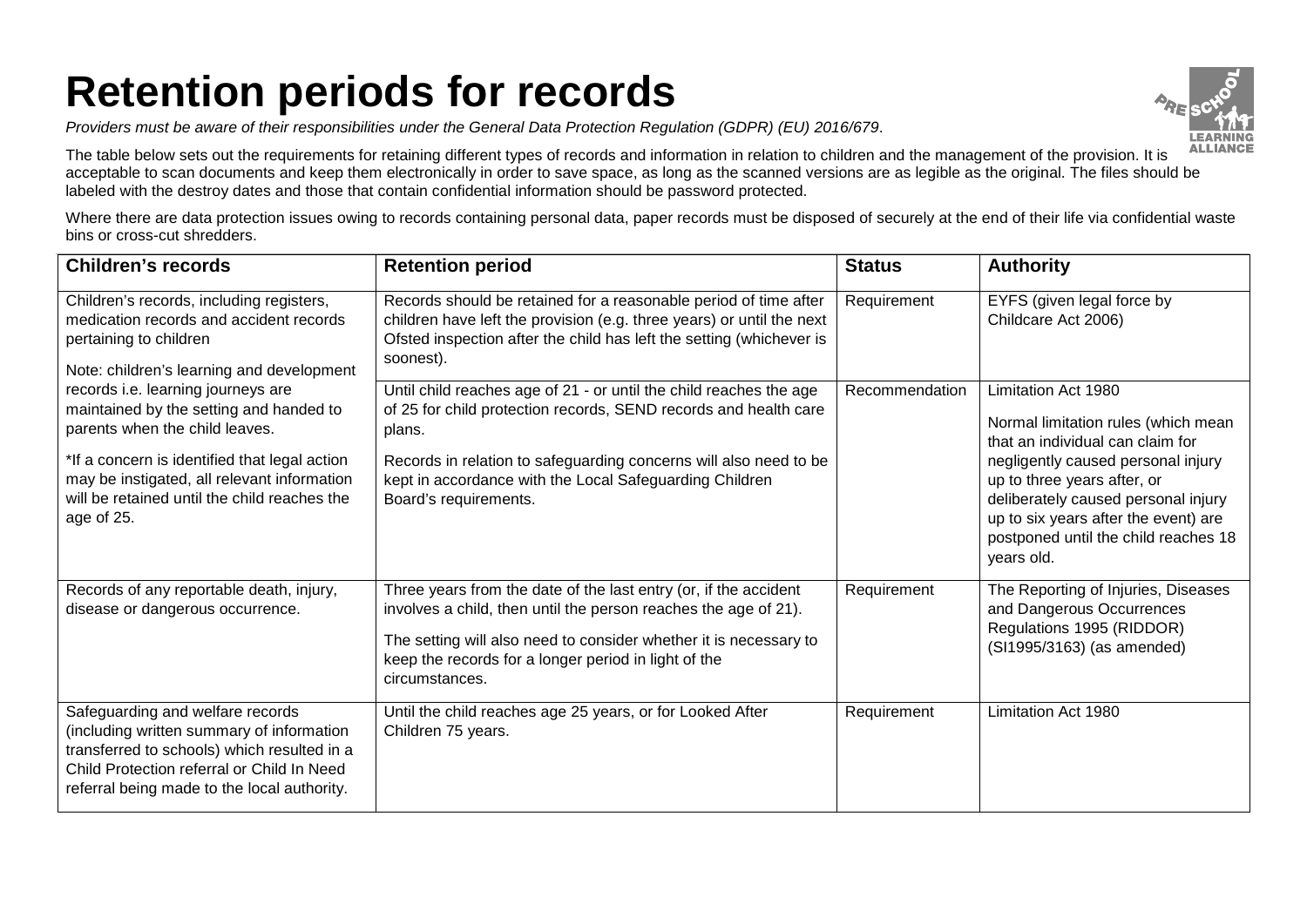| Safeguarding and welfare records<br>(including written summary of information<br>transferred to school) which resulted in a<br>referral being made to CAF or other early<br>help support services referrals. | Six years from time referral made, or for Looked After Children<br>75 years.                                                                                                                                                                                                                   | Requirement    | Limitation Act 1980                                                                    |
|--------------------------------------------------------------------------------------------------------------------------------------------------------------------------------------------------------------|------------------------------------------------------------------------------------------------------------------------------------------------------------------------------------------------------------------------------------------------------------------------------------------------|----------------|----------------------------------------------------------------------------------------|
| <b>Personnel records</b>                                                                                                                                                                                     | <b>Retention Period</b>                                                                                                                                                                                                                                                                        | <b>Status</b>  | <b>Authority</b>                                                                       |
| Personnel files and training records<br>(including disciplinary records and working<br>time records).                                                                                                        | Six years after employment ceases.                                                                                                                                                                                                                                                             | Recommendation | Chartered Institute of Personnel and<br>Development                                    |
| Application forms and interview notes for<br>unsuccessful candidates.                                                                                                                                        | Six months to one year.                                                                                                                                                                                                                                                                        | Recommendation | Chartered Institute of Personnel and<br>Development                                    |
| <b>DBS</b> information                                                                                                                                                                                       | Once a recruitment (or other relevant) decision has been made,<br>we do not keep Disclosure information for any longer than is<br>absolutely necessary. This is generally for a period of up to six<br>months, to allow for the consideration and resolution of any<br>disputes or complaints. | Requirement    | <b>Disclosure and Barring Service</b>                                                  |
|                                                                                                                                                                                                              | We will maintain on employee files the reference number, the<br>date a check was obtained and who obtained it.                                                                                                                                                                                 | Requirement    | EYFS (given legal force by<br>Childcare Act 2006)                                      |
| Pay                                                                                                                                                                                                          | <b>Retention Period</b>                                                                                                                                                                                                                                                                        | <b>Status</b>  | <b>Authority</b>                                                                       |
| Wages/salary records (including overtime,<br>bonuses and expenses).                                                                                                                                          | Six years.                                                                                                                                                                                                                                                                                     | Requirement    | Taxes Management Act 1970                                                              |
| Statutory Maternity Pay (SMP) records.                                                                                                                                                                       | Three years after the end of the tax year in which the maternity<br>period ends.                                                                                                                                                                                                               | Requirement    | The Statutory Maternity Pay<br>(General) Regulations 1986 (SI<br>1986/1960) as amended |
| Statutory Sick Pay (SSP) records.                                                                                                                                                                            | Six years after employment ceases.                                                                                                                                                                                                                                                             | Recommendation | Chartered Institute of Personnel and<br>Development                                    |
| Income Tax and National Insurance<br>returns/records.                                                                                                                                                        | At least three years after the end of the tax year to which they<br>relate.                                                                                                                                                                                                                    | Requirement    | The Income Tax (Employments)<br>Regulations 1993 (SI 1993/744) as<br>amended           |
| Redundancy details, calculations of<br>payments, refunds, notification to secretary<br>of state.                                                                                                             | Six years from the date of redundancy.                                                                                                                                                                                                                                                         | Recommendation | Chartered Institute of Personnel and<br>Development                                    |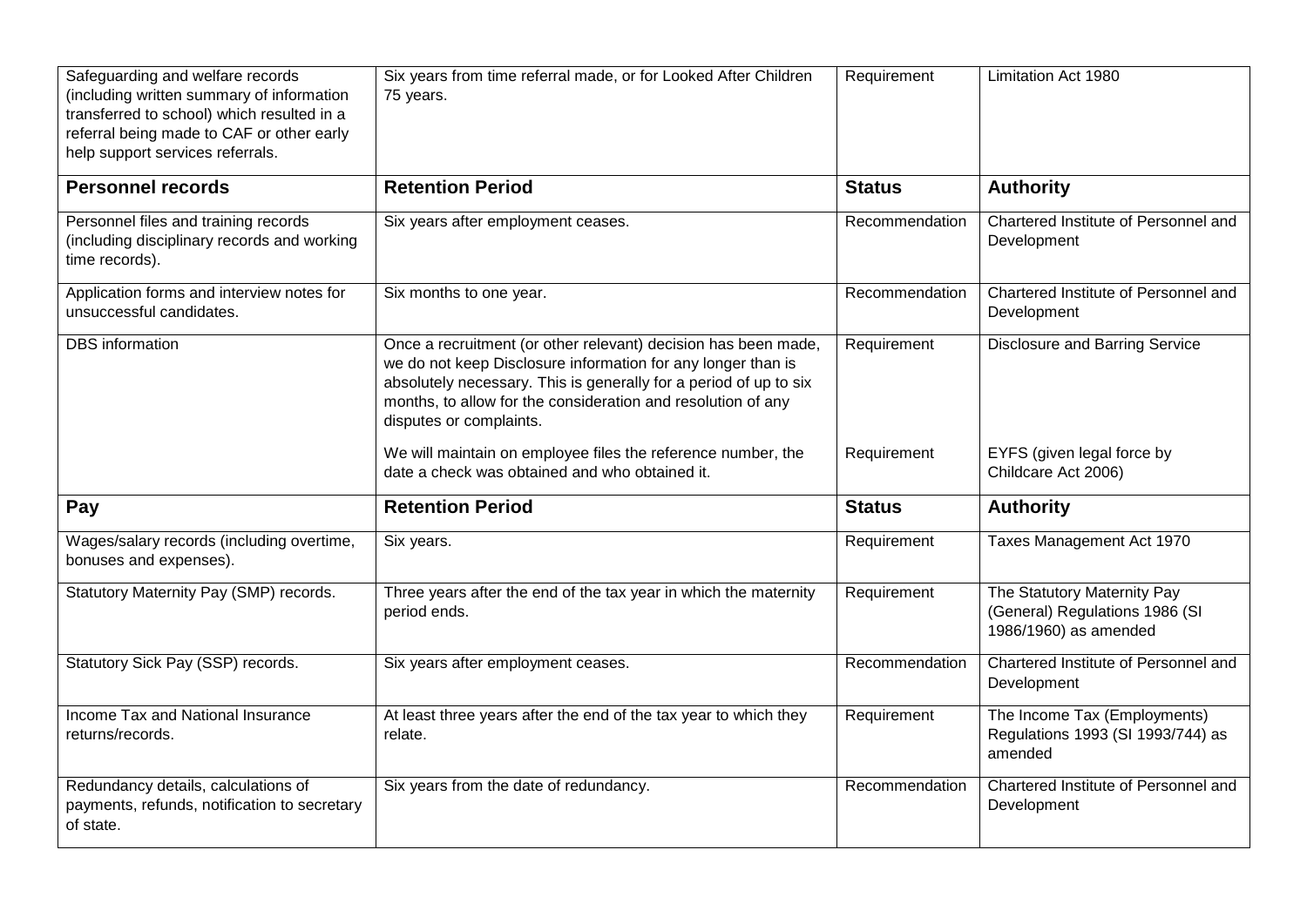| Parental leave records.                                                                                                           | 18 years from the birth of the child.                                                                                                    | Recommendation | Chartered Institute of Personnel and<br>Development                                                                        |
|-----------------------------------------------------------------------------------------------------------------------------------|------------------------------------------------------------------------------------------------------------------------------------------|----------------|----------------------------------------------------------------------------------------------------------------------------|
| National Minimum Wage records.                                                                                                    | Three years after the end of the pay reference period following<br>the one that the records cover.                                       | Requirement    | National Minimum Wage Act 1998                                                                                             |
| Pension scheme and member records.                                                                                                | Six years (except for records of opt-outs which must be kept for<br>four years).                                                         | Requirement    | The Pensions Regulator                                                                                                     |
|                                                                                                                                   | 12 years from the ending of any benefit payable under the policy                                                                         | Recommendation | Chartered Institute of Personnel and<br>Development                                                                        |
| <b>Health and safety</b>                                                                                                          | <b>Retention Period</b>                                                                                                                  | <b>Status</b>  | <b>Authority</b>                                                                                                           |
| Staff accident records (for organisations<br>with 10 or more employees).                                                          | Three years after the date of the last entry (there are separate<br>rules for recording of accidents involving hazardous<br>substances). | Requirement    | Social Security (Claims and<br>Payments) Regulations 1979 (SI<br>1979/628)                                                 |
| Records of any reportable death, injury,<br>disease or dangerous occurrence.                                                      | Three years from the date of the last entry.                                                                                             | Requirement    | The Reporting of Injuries, Diseases<br>and Dangerous Occurrences<br>Regulations 1995 (RIDDOR) (SI<br>1995/3163) as amended |
| Accident/medical records as specified by<br>the Control of Substances Hazardous to<br>Health regulations (COSHH) 1999             | 40 years from the date of the last entry.                                                                                                | Requirement    | The Control of Substances<br>Hazardous to Health regulations<br>1999 (COSHH) (SIs 1999/437 and<br>2002/2677)               |
| Assessments under Health and Safety<br>Regulations and records of consultations<br>with safety representatives and<br>committees. | Permanently.                                                                                                                             | Recommendation | Chartered Institute of Personnel and<br>Development                                                                        |
| <b>Financial Records</b>                                                                                                          | <b>Retention Period</b>                                                                                                                  | <b>Status</b>  | <b>Authority</b>                                                                                                           |
| Accounting records.                                                                                                               | Three years for Private Companies<br>Six years for Public Limited Companies.                                                             | Requirement    | Section 386 and 388 of the<br><b>Companies Act</b>                                                                         |
|                                                                                                                                   | Six years for Charities.                                                                                                                 |                | Charities Act 2011 section 131                                                                                             |